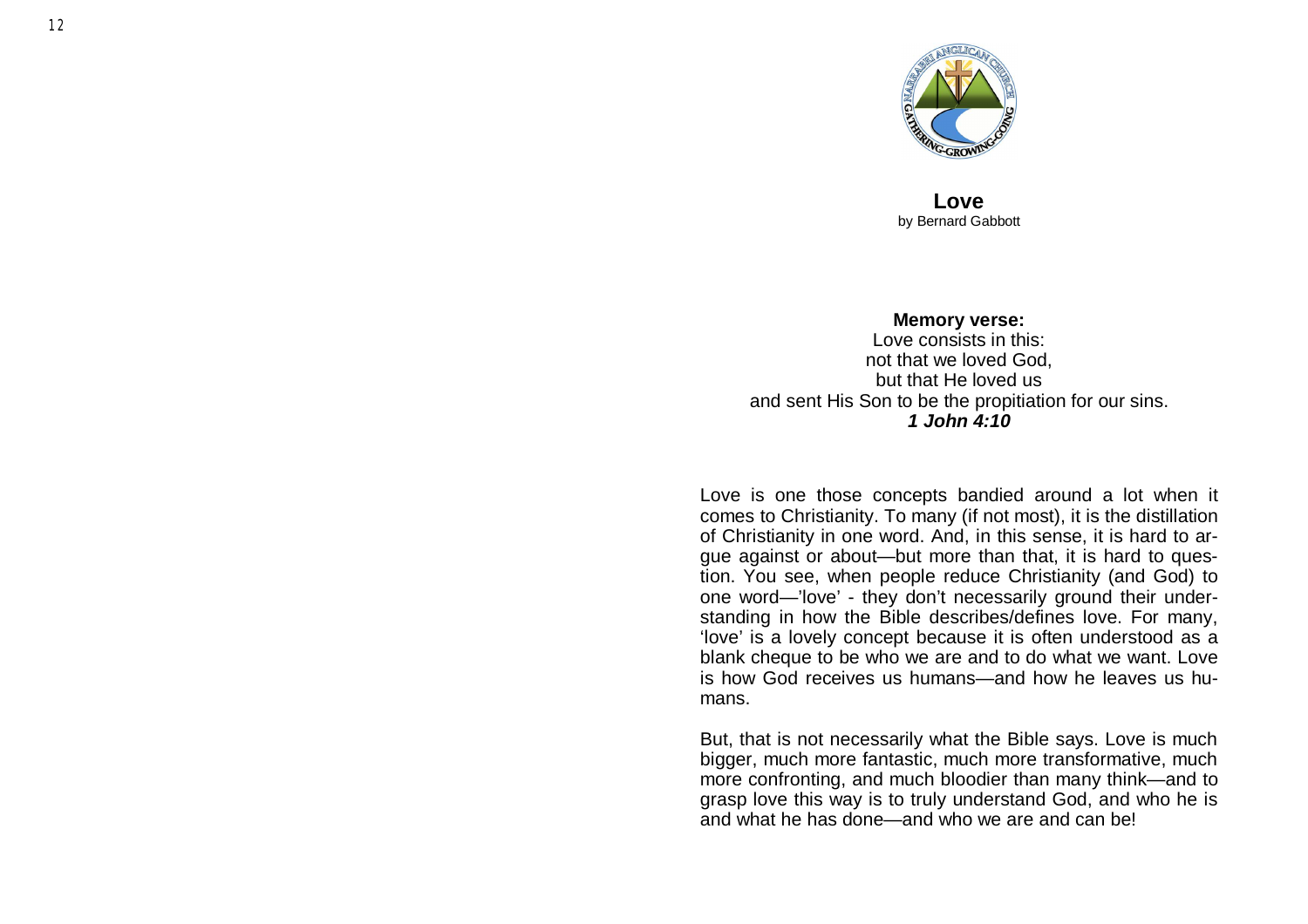#### **Study 1: God's love for us**

*<sup>7</sup> Dear friends, let us love one another, because love is from God, and everyone who loves has been born of God and knows God. <sup>8</sup> The one who does not love does not know God, because God is love. <sup>9</sup> God's love was revealed among us in this way: God sent His One and Only Son into the world so that we might live through Him. <sup>10</sup> Love consists in this: not that we loved God, but that He loved us and sent His Son to be the propitiation for our sins. <sup>11</sup> Dear friends, if God loved us in this way, we also must love one another. <sup>12</sup> No one has ever seen God. If we love one another, God remains in us and His love is perfected in us. <sup>13</sup> This is how we know that we remain in Him and He in us: He has given to us from His Spirit. <sup>14</sup> And we have seen and we testify that the Father has sent the Son as Savior of the world. <sup>15</sup> Whoever confesses that Jesus is the Son of God-- God remains in him and he in God. <sup>16</sup> And we have come to know and to believe the love that God has for us. God is love, and the one who remains in love remains in God, and God remains in him. <sup>17</sup> In this, love is perfected with us so that we may have confidence in the day of judgment; for we are as He is in this world. <sup>18</sup> There is no fear in love; instead, perfect love drives out fear, because fear involves punishment. So the one who fears has not reached perfection in love. <sup>19</sup> We love because He first loved us. <sup>20</sup> If anyone says, "I love God," yet hates his brother, he is a liar. For the person who does not love his brother whom he has seen cannot love God whom he has not seen. <sup>21</sup> And we have this command from Him: the one who loves God must also love his brother.* 

*1 John 4:7-21* 

## **Comprehend**

1. Read 1 John 4:7-21.

Where does 'love' come from? (vs.7)

2. How was love 'revealed' and what does it 'consist in'? (vs.9-10)

- 4. How else does Paul describe this work, and his role? (vs.18-20)
- 5. At the heart of this love, and work, is what plea? (vs.20)

How is such a plea given substance? (vs.21)

### **Consider**

- 1. What do you make of the connection Paul establishes here between 'fear of the Lord' and 'Christ's love'?
- 2. What compels Paul here—and why is that unusual?
- 3. Christ's love compels Paul to change his view of people why?

What message lies at the heart of this?

Why is this so important?

## **Contact**

- 1. Christ's love compels Paul here to confront the world with the ugly damage of sin—how is this different to the way our world views love and its effects?
- 2. How does this love affect the way we understand terms such as 'reconciliation' in the world?
- 3. How does such love change the way we view all people?

#### **Prayer**

- Give thanks for Christ's love, and how it changes people.
- Give thanks that Christ's love changes our view of the world and people.
- Pray for true reconciliation through the good news.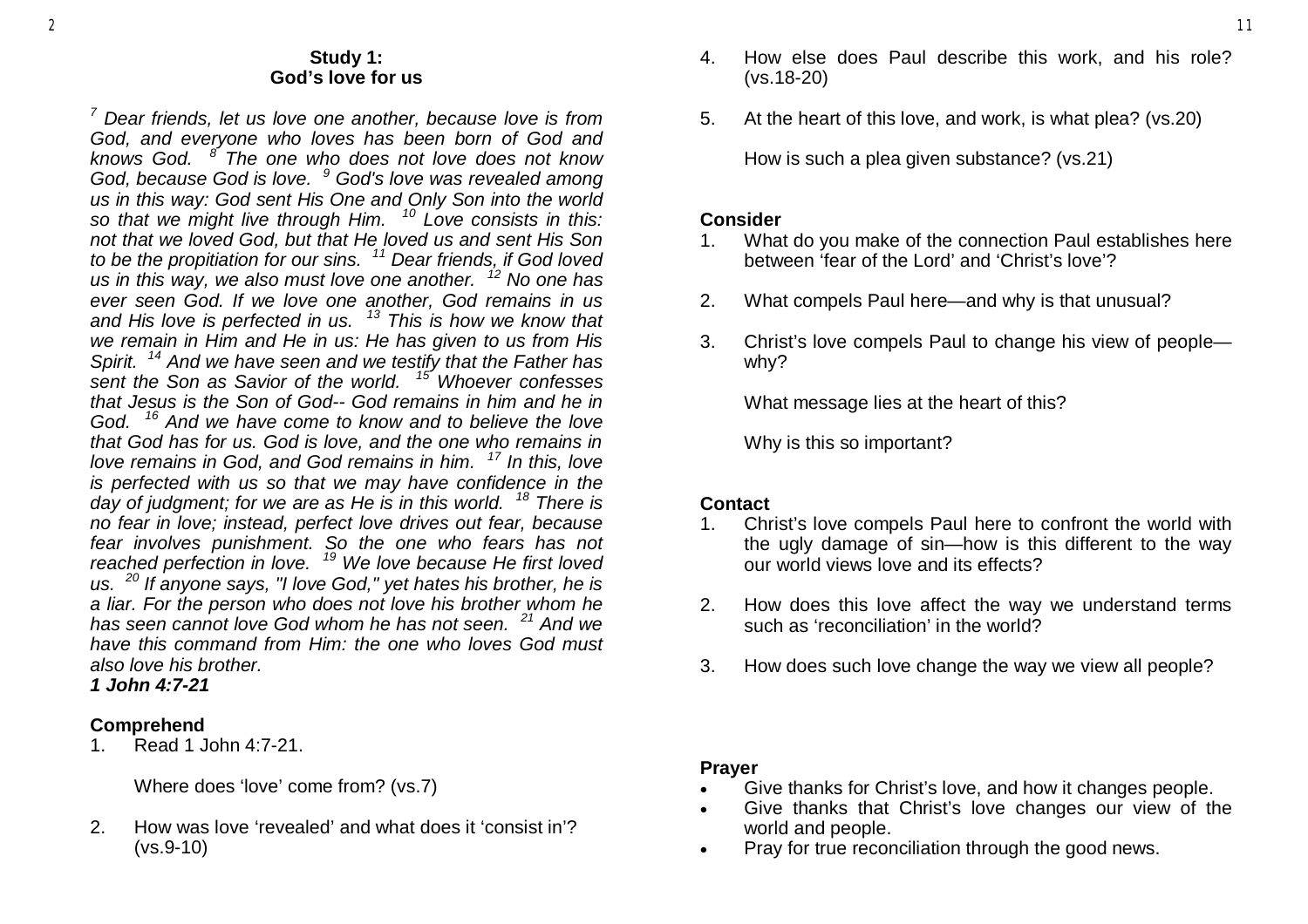#### **Study 4: Our love for the world**

*<sup>11</sup> Knowing, then, the fear of the Lord, we persuade people. We are completely open before God, and I hope we are completely open to your consciences as well. <sup>12</sup> We are not commending ourselves to you again, but giving you an opportunity to be proud of us, so that you may have a reply for those who take pride in the outward appearance rather than in the heart. <sup>13</sup> For if we are out of our mind, it is for God; if we have a sound mind, it is for you. <sup>14</sup> For Christ's love compels us, since we have reached this conclusion: if One died for all, then all died. <sup>15</sup> And He died for all so that those who live should no longer live for themselves, but for the One who died for them and was raised. <sup>16</sup> From now on, then, we do not know anyone in a purely human way. Even if we have known Christ in a purely human way, yet now we no longer know Him like that. <sup>17</sup> Therefore if anyone is in Christ, there is a new creation; old things have passed away, and look, new things have come. <sup>18</sup> Now everything is from God, who reconciled us to Himself through Christ and gave us the ministry of reconciliation: <sup>19</sup> that is, in Christ, God was reconciling the world to Himself, not counting their trespasses against them, and He has committed the message of reconciliation to us. <sup>20</sup> Therefore, we are ambassadors for Christ; certain that God is appealing through us, we plead on Christ's behalf, "Be reconciled to God." <sup>21</sup> He made the One who did not know sin to be sin for us, so that we might become the righteousness of God in Him.* 

# *2 Corinthians 5:11-21*

## **Comprehend**

- 1. What drives Paul as he does his work here? (vs.11)
- 2. How does he re-phrase this drive in verse 14?

What is at the heart of this 'love'?

3. How does this affect the way Paul views people, and the world, around him? (vs.16-17)

- 3. If love is from God, and we have experienced that love, list how this love is then shown by us…
- 4. This love displayed is a statement of what relationship with God? And what is the reverse?
- 5. What does this love do in God's people now, and what vision does it give of the future?

### **Consider**

- 1. How is this definition of 'love' different to, and similar to, much of what we hear about love in the world, and in Christian circles?
- 2. In what way does this love deal with sin, and show the reality of sin, in us?
- 3. How must this love be seen, amongst Christians?

# **Contact**

1. What is at the heart of God's love for us? How must this be at the heart of our love for each other, as God's people?

Think of two practical ways this might be shown…

- 2. How might this love deal with your 'fear'?
- 3. How might the absence of this love be a problem for God's people?

## **Prayer**

- Give thanks to God for his concrete and gracious love toward us.
- Pray for a heart, and opportunities, to show the same love to each other as God's people.
- Pray that, in love, you will know God more and more deeply.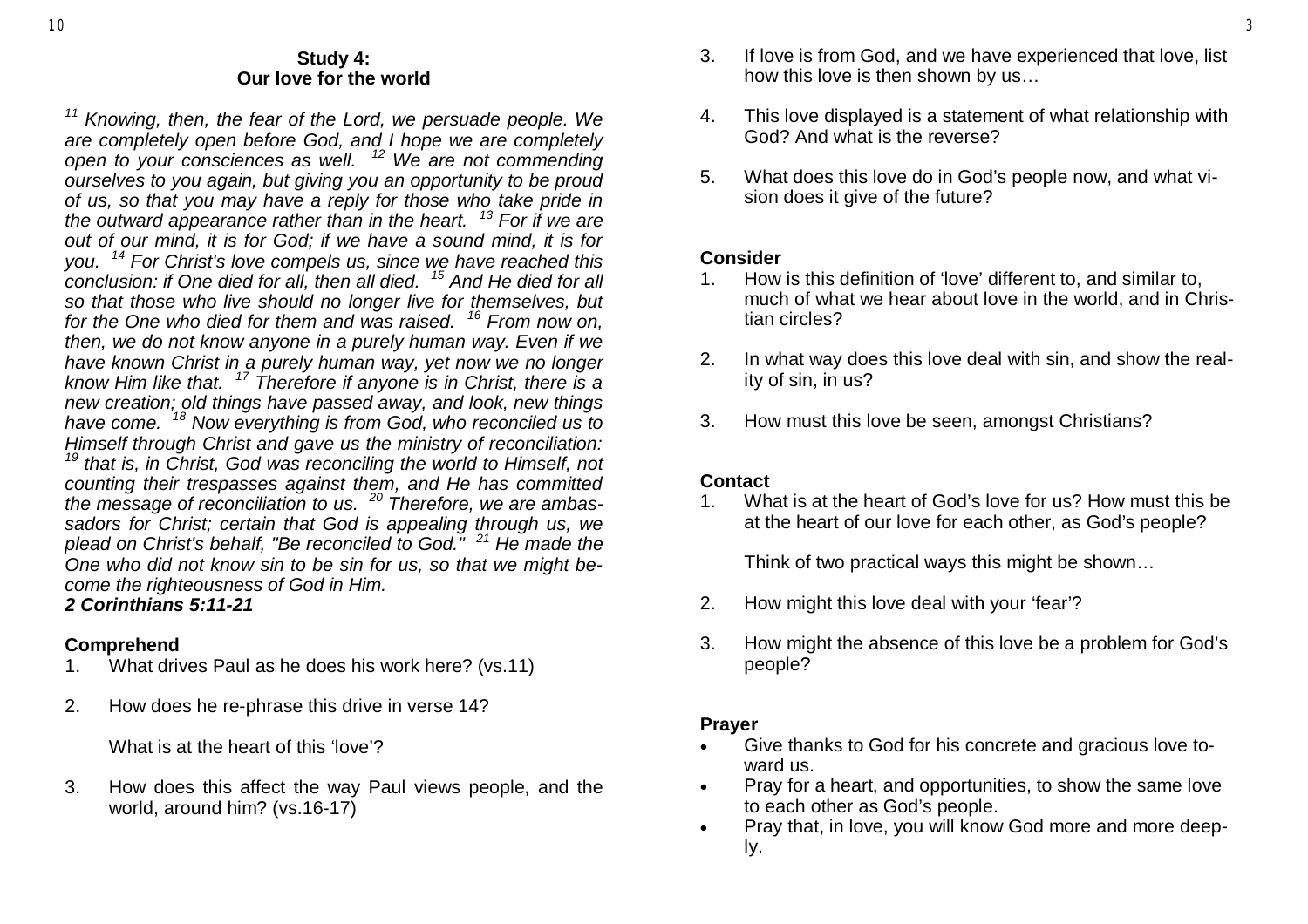#### **Study 2: Our love for God**

*"This is the command-- the statutes and ordinances-- the LORD your God has instructed me to teach you, so that you may follow them in the land you are about to enter and possess. <sup>2</sup> Do this so that you may fear the LORD your God all the days of your life by keeping all His statutes and commands I am giving you, your son, and your grandson, and so that you may have a long life. <sup>3</sup> Listen, Israel, and be careful to follow them, so that you may prosper and multiply greatly, because the LORD, the God of your fathers, has promised you a land flowing with milk and honey. <sup>4</sup> "Listen, Israel: The LORD our God, the LORD is One. <sup>5</sup> Love the LORD your God with all your heart, with all your soul, and with all your strength. <sup>6</sup> These words that I am giving you today are to be in your heart. <sup>7</sup> Repeat them to your children. Talk about them when you sit in your house and when you walk along the road, when you lie down and when you get up. <sup>8</sup> Bind them as a sign on your hand and let them be a symbol on your forehead. <sup>9</sup> Write them on the doorposts of your house and on your gates. <sup>10</sup> "When the LORD your God brings you into the land He swore to your fathers Abraham, Isaac, and Jacob that He would give you- a land with large and beautiful cities that you did not build, <sup>11</sup> houses full of every good thing that you did not fill them with, wells dug that you did not dig, and vineyards and olive groves that you did not plant-- and when you eat and are satisfied, <sup>12</sup> be careful not to forget the LORD who brought you out of the land of Egypt, out of the place of slavery. <sup>13</sup> Fear the LORD your God, worship Him, and take your oaths in His name. <sup>14</sup> Do not follow* 

*other gods, the gods of the peoples around you, <sup>15</sup> for the LORD your God, who is among you, is a jealous God. Otherwise, the LORD your God will become angry with you and wipe you off the face of the earth. <sup>16</sup> Do not test the LORD your God as you tested Him at Massah. <sup>17</sup> Carefully observe the commands of the LORD your God, the decrees and statutes He has commanded you. <sup>18</sup> Do what is right and good in the LORD's sight, so that you may prosper and so that you may enter and possess the good land the LORD your God swore to give your fathers, <sup>19</sup> by driving out all your enemies before you, as the LORD has said. <sup>20</sup> "When your son asks you in the future, 'What is the meaning of* 

3. How is the connection between 'love' and 'obedience' made again, and how is this seen in Jesus? (vs.9-10)

#### **Contact**

- 1. How does this passage change/affirm/confront your view of living amongst God's people?
- 2. Why do you struggle with loving God's people?

Why do find it easy to love God's people?

How might you love God's people?

## **Prayer**

- Give thanks that Jesus is 'the vine', and loves his people by obeying his Father and laying down his life.
- Give thanks that God the Father is a diligent and loving pruner.
- Pray that Jesus works love in you, and amongst us, through his words and by his revelation of God.
- Pray that you look for, and take, opportunities to love each other this week.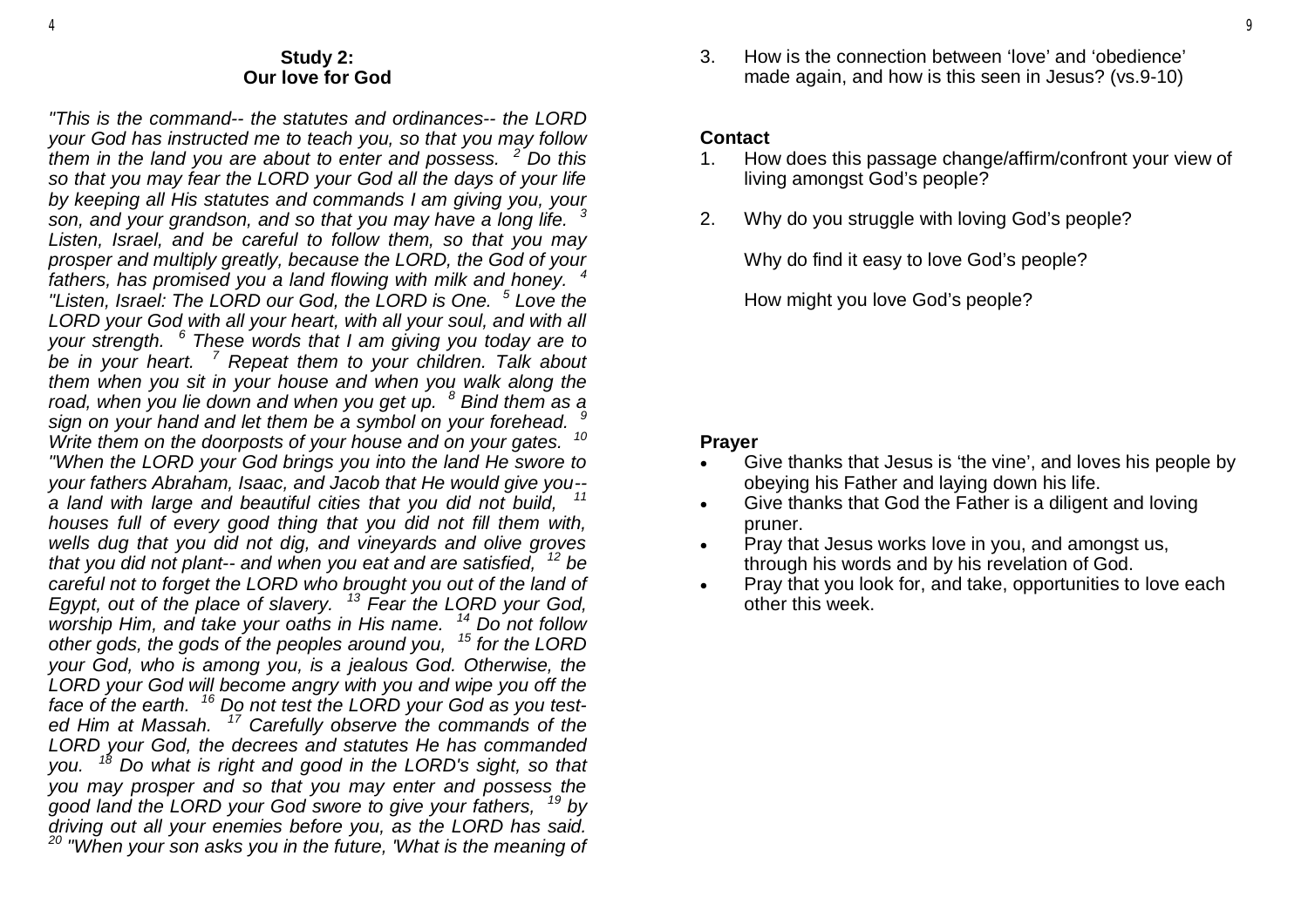This passage—what is it, and what is he claiming as he uses it? (vs.1, 5)

2. If you are 'in Jesus', what will you be, what will you do, and what will happen if you don't? (vs.2-4)

How do you get 'in Jesus'? (vs.3)

- 3. How does Jesus restate/emphasise these ideas in verses 5- 8?
- 4. Jesus then discusses what this 'fruit' looks like—what does he start discussing in verse 9?
- 5. What connection does Jesus make in verse 10?
- 6. How is this fruit displayed amongst God's people—in the vine? (vs.11-15)

How is this possible? (vs.16)

How does Jesus show this himself? (vs.13)

What is the result? (vs.11)

7. What is Jesus' command? (vs.12, 17)

### **Consider**

- 1. What do you find striking about the 'vine' imagery of Jesus? How does it help you understand living as God's mob, in community?
- 2. How doe God's people produce 'fruit'? (cf. vs.3, 15)

Is producing 'fruit' option/negotiable for God's people?

What does that 'fruit' look like? (vs.10, 13)

*the decrees, statutes, and ordinances, which the LORD our God has commanded you?' <sup>21</sup> tell him, 'We were slaves of Pharaoh in Egypt, but the LORD brought us out of Egypt with a strong hand. <sup>22</sup> Before our eyes the LORD inflicted great and devastating signs and wonders on Egypt, on Pharaoh and all his household, <sup>23</sup> but He brought us from there in order to lead us in and give us the land that He swore to our fathers. <sup>24</sup> The LORD commanded us to follow all these statutes and to fear the LORD our God for our prosperity always and for our preservation, as it is today. <sup>25</sup> Righteousness will be ours if we are careful to follow every one of these commands before the LORD our God, as He has commanded us.' Deuteronomy 6:1-25* 

# **Comprehend**

- 1. What is the purpose of this section of Deuteronomy? (vs.1-3)
- 2. What is the command? And what are God's people to do with it? (vs.4-9)
- 3. What temptation will God's people face when they enter the land he has promised? (vs.12)
- 4. What should they do? (vs.13-18)
- 5. What question might be asked, and what answer must be given? (vs.19-24)

What does this express? (vs.25)

# **Consider**

- 1. What is the connection between the 'one-ness' of the LORD, and the 'one-ness' of his people's love for him?
- 2. In this passage how, and why, is love connected to and expressed through—obedience?